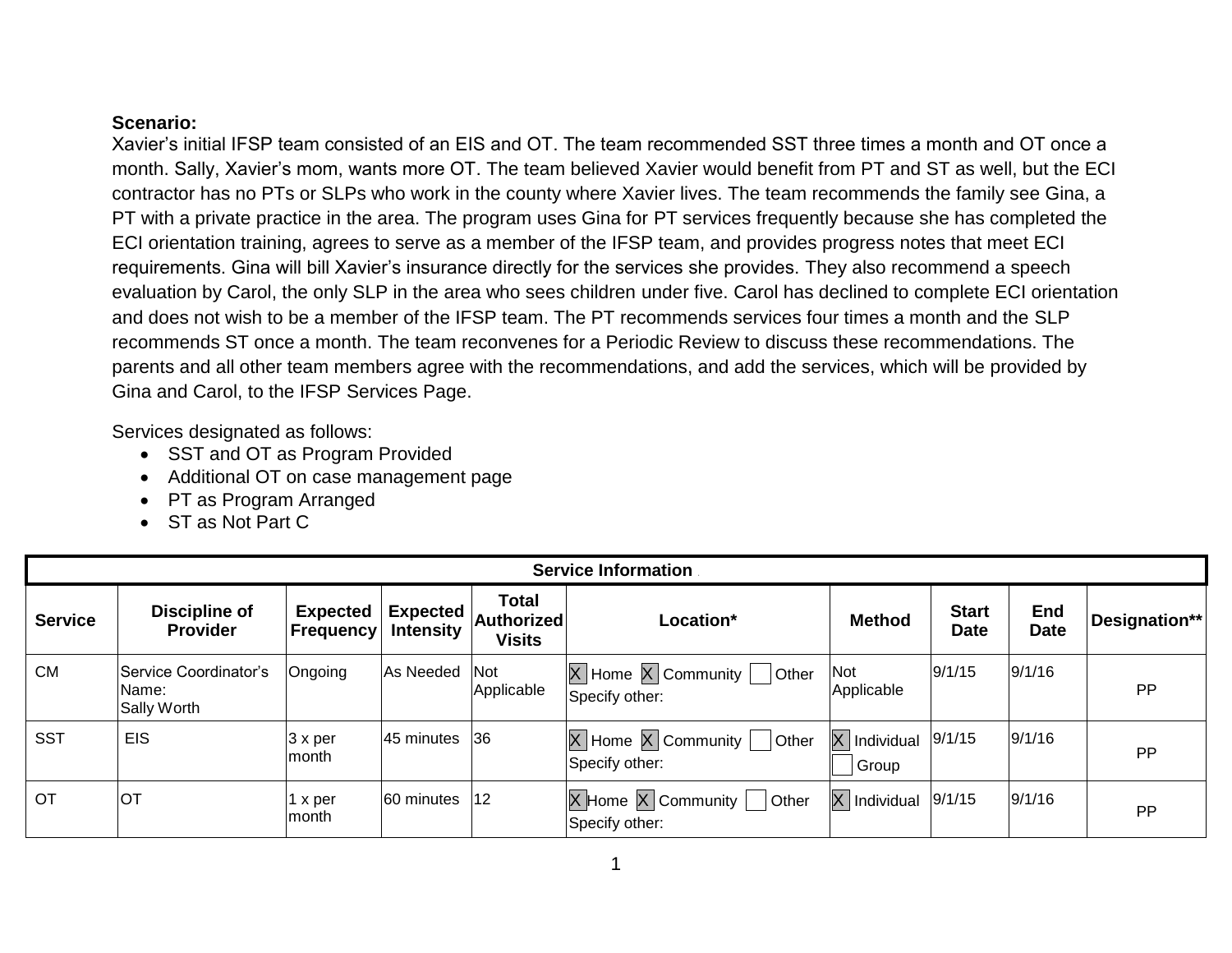|           |                  |                                  |                                   |                                                                                                        | Group                                     |        |           |
|-----------|------------------|----------------------------------|-----------------------------------|--------------------------------------------------------------------------------------------------------|-------------------------------------------|--------|-----------|
| PT        | $ P^{\intercal}$ | $ 4 \times per$<br><b>Imonth</b> | 45 minutes $ 48 $                 | $\boxed{\text{X}}$ Home $\boxed{\text{X}}$ Community $\boxed{\phantom{0}}$ Other<br>Specify other:     | $\overline{X}$ Individual 9/1/15<br>Group | 9/1/16 | <b>PA</b> |
| <b>ST</b> | <b>SLP</b>       | I x per<br>month                 | $ 60 \text{ minutes}  12 \rangle$ | Community $\overline{X}$ Other $\overline{X}$ Individual 9/1/15<br>Home  <br>Specify other: SLP Office | Group                                     | 9/1/16 | <b>NP</b> |

# **Child and Family Resources and Case Management Needs**

| Outcome developed<br>Need Identified | declined<br>ntified<br>Dutcome<br>ᅙ<br>Need | initially<br>identified<br>needs<br>$\frac{1}{2}$ | Identified<br>Resource | Areas of Need and<br><b>Resources Related to the Family's</b><br><b>Ability to Enhance the Child's</b><br><b>Development</b> |                                                                                                                             |
|--------------------------------------|---------------------------------------------|---------------------------------------------------|------------------------|------------------------------------------------------------------------------------------------------------------------------|-----------------------------------------------------------------------------------------------------------------------------|
|                                      |                                             | Check appropriate boxes<br>for each               |                        | <b>Educational</b>                                                                                                           |                                                                                                                             |
|                                      |                                             |                                                   |                        | Child care or Head Start                                                                                                     |                                                                                                                             |
|                                      |                                             |                                                   |                        | Private Therapy                                                                                                              | Occupational Therapy in addition to team<br>recommendations. Mom requesting assistance in<br>locating (see progress notes). |
|                                      |                                             |                                                   |                        | Transition                                                                                                                   |                                                                                                                             |
|                                      |                                             |                                                   |                        | Other (specify)                                                                                                              |                                                                                                                             |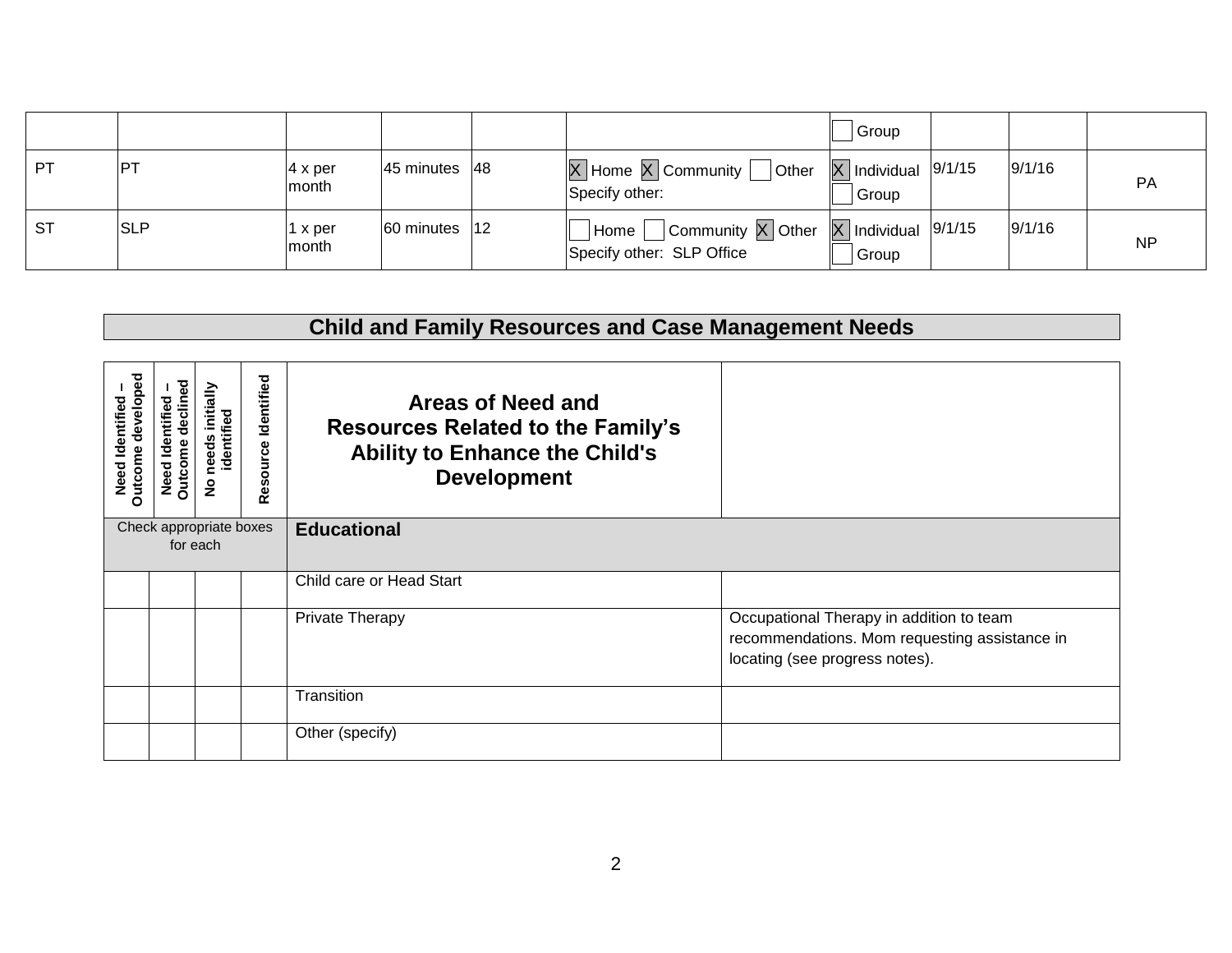#### Explanation:

The SST and OT are Program Provided because they are being provided by an employee and subcontractor of the ECI contractor. The additional OT goes on the case management page because it exceeds the IFSP team's recommendations. The PT is Program Arranged because the therapist, while not an employee or subcontractor of the ECI contractor, is trained per ECI rules, will be a member of the team, will provide progress notes for inclusion in the child's record, and will complete her own billing. The ST is Not Part C because at this time, an SLP who has completed the orientation to ECI is not available to provide services. When the services are delivered, the SST and OT services identified as Program Provided will be the only two services entered into TKIDS.

## **Practice**

Read the following scenarios and use the decision trees and grids to help you determine the correct answers. Then check your answers on the last page.

## **Scenario 1:**

I am a PT working for Rehability ECI. A service coordinator and I evaluate a 5-month old with primary concerns for motor who is eligible based on motor. The baby is also low weight and I note a high probability of feeding/oral motor issues as well as fine motor issues which I am no expert in. Team recommends an OT assessment, but our OT quit and her last day was 2 weeks ago. We have not even interviewed one.

On the team's recommendation, the family takes the baby to an outpatient pediatric therapy clinic for the OT assessment, and they recommend OT once a week. The team agrees to the recommendation that the child should receive OT 1 x per week. I attempt to recruit one of my friends who is an OT. She agrees to do the training and sign off on the IFSP prior to service delivery. She will also provide detailed notes, but will do her own billing.

The OT service is identified as  $\qquad \qquad$  . Is service delivery entered into TKIDS?  $\qquad \qquad$ .

## **Scenario 2:**

Mahan's evaluation team included an EIS and a PT. The team recommends SST twice a month and PT four times a month. The ECI contractor has an EIS but currently the PT's workload does not allow her to take on another child for ongoing service provision. The team knows of a local rehab clinic that can provide the PT services until another PT is hired. Historically, the therapists from the rehab clinic are agreeable to signing the IFSP but not okay with sharing their documentation.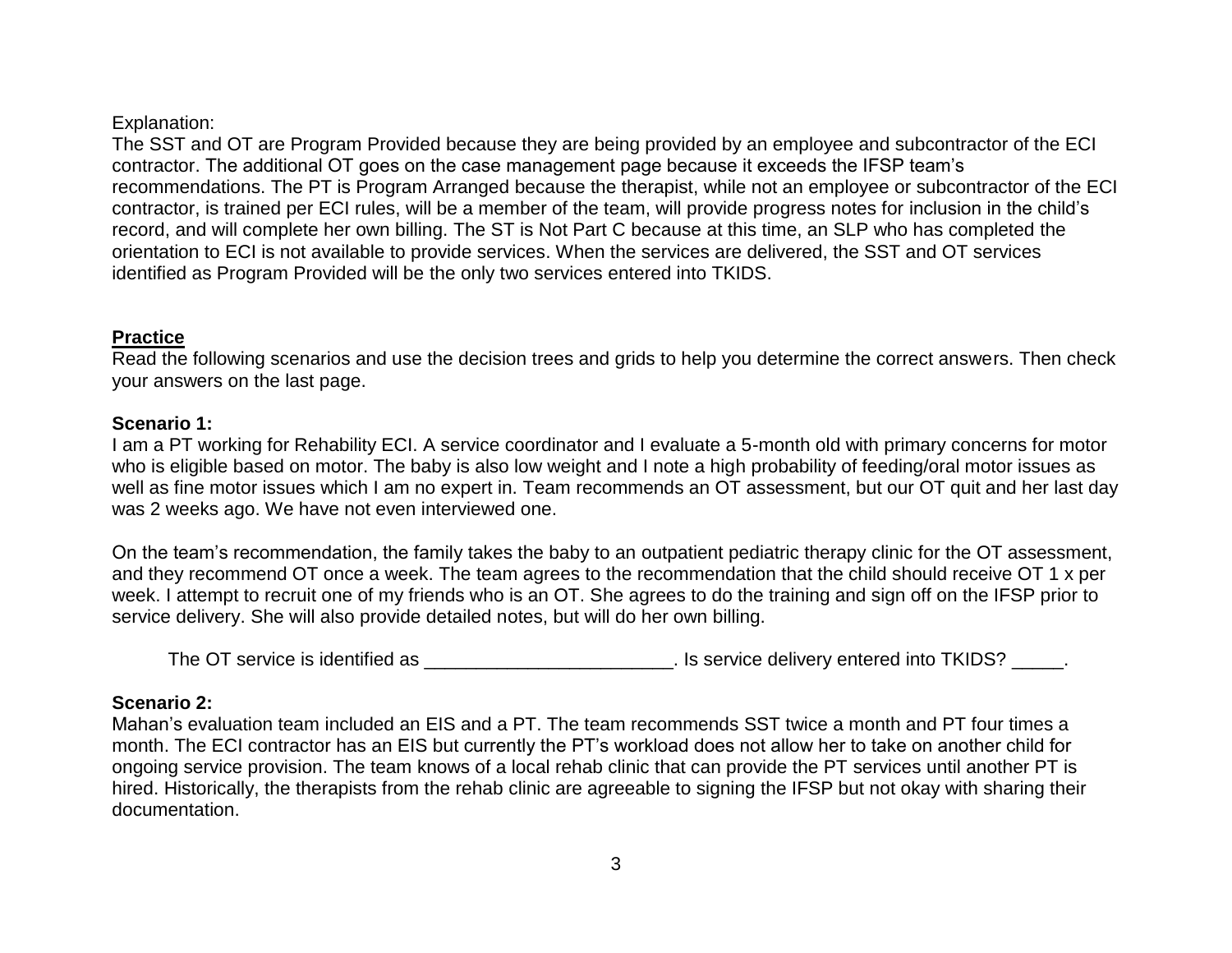| The SST is identified as | . Is the service delivery entered into TKIDS? |  |
|--------------------------|-----------------------------------------------|--|
| The PT is identified as  | . Is the service delivery entered into TKIDS? |  |

#### **Scenario 3:**

Ama's team recommends SST once a month and PT twice a month. The ECI contractor has an EIS and a PT. The family states they want to use a PT, Arthur, who helped Ama's older brother. The service coordinator explains that while it is the family's right to make that choice, ECI will not be able to help with paying for those services and cannot offer the protections offered under the FCS system, and the parent will be responsible for working out payment with Arthur. The family indicates that they understand their responsibilities in selecting a non-ECI PT. The service coordinator explains the importance of the IFSP team working with Arthur. The family is agreeable to Arthur being a member of the IFSP team. The Service Coordinator obtains a release of information to allow Arthur and the IFSP team to share information about Ama and her services.

| The SST is identified as | . Is service delivery entered into TKIDS?     |
|--------------------------|-----------------------------------------------|
| The PT is identified as  | . Is the service delivery entered into TKIDS? |